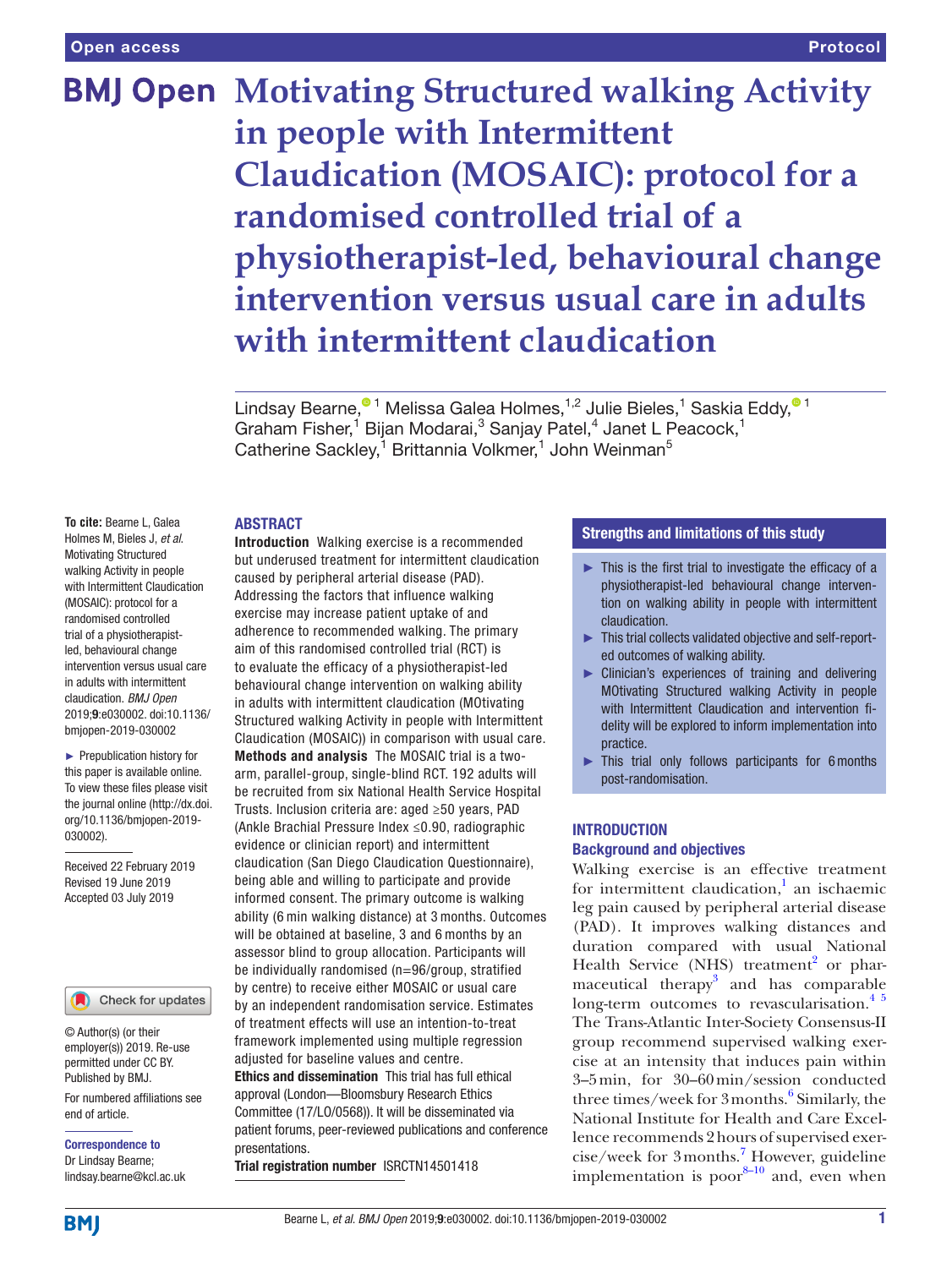supervised exercise therapy is available, patient uptake and adherence is variable.<sup>11</sup> Consequently, the usual care for most individuals with intermittent claudication is simple walking advice, however, despite advice, self-directed walking is frequently overlooked as a management strategy,<sup>[12](#page-10-8)</sup> participation is low<sup>[10 13](#page-10-9)</sup> and often ineffective.<sup>14</sup>

Adopting and maintaining a new health behaviour, such as walking exercise, is challenging and people with intermittent claudication frequently do not achieve walking recommendations[.11 15 16](#page-10-7) Barriers to walking exercise in people with intermittent claudication include the need to stop and rest to alleviate pain, the impact of undulating terrain and a lack of clarity around the recommendations for walking.[13 17](#page-10-11) These challenges can be difficult to overcome without appropriate guidance and support.

Structured home‐based exercise programmes may offer a promising alternative to supervised exercise therapy. $1819$  These programmes typically include exercise sessions completed away from a healthcare facility with support from healthcare professionals and may overcome the barriers of accessibility and availability.<sup>14 18 20</sup> Evidence from recent systematic reviews suggests that structured home exercise may improve walking performance although the quality of the included trials is mixed and few studies evaluate systematically developed interventions which incorporate theoretically informed strategies to facilitate the uptake and long-term adherence to walking exercise.<sup>14 20</sup>

Crucial conditions to support health behavioural change, such as increasing self-directed walking exercise, are an individual's capability (eg, knowledge and understanding that walking exercise is a treatment for intermittent claudication), opportunity (eg, identifying an appropriate environment place to walk) and motivation (eg, attitudes and beliefs about walking as a treatment). $2^{1-23}$  Evidence suggests that targeting these factors using behavioural change techniques (eg, setting walking goals, action planning<sup>22 24</sup> or motivational interviewing<sup>25</sup>) in addition to exercise or advice may increase walking ability in people with intermittent claudication.<sup>24 26</sup>

Motivating Structured walking Activity in people with Intermittent Claudication (MOSAIC) is a structured, physiotherapist-led behavioural change intervention, which aims to increase walking in people with intermittent claudication. It is informed by two psychological models (1) the theory of planned behaviour<sup>2728</sup> and (2) the commonsense model of illness representations.<sup>29 30</sup> The theory of planned behaviour proposes that people use information (eg, social, personal and environmental conditions) around them to make decisions about whether to perform a behaviour (eg, walking exercise). $27 \frac{28}{10}$  Interventions underpinned by the theory of planned behaviour have shown utility in physical activity behavioural change, $31$ and the sociocognitive factors defined by this model are associated with motivation to walk and walking ability in adults with intermittent claudication.<sup>23 32</sup> The commonsense model of illness representations proposes that individuals form personal, lay explanations of their illness

(eg, PAD) and symptoms (eg, intermittent claudication), which guides how they manage their condition and seek treatment.<sup>29 30</sup> The common-sense model has been instrumental in understanding how people cope with long-term illness.<sup>33</sup> Illness perceptions defined by the common-sense model, including beliefs about PAD, its causes and one's ability to control or manage the condition and symptoms, are associated with walking ability in people with intermittent claudication.<sup>23</sup>

MOSAIC was systematically developed to target the salient factors identified from these two models $^{12\,23}$  and includes behavioural change techniques to facilitate the uptake and maintenance of walking exercise. $24$  This protocol was informed by a preliminary study which demonstrated that the MOSAIC intervention and trial procedures were acceptable to participants and clinicians and feasible to deliver.<sup>[26](#page-11-5)</sup>

# **Objectives**

The primary objective is to answer the question: Does MOSAIC improve walking ability (measured by the 6min walking distance, 6MWD) at the primary endpoint of 3months compared with usual care in older adults with intermittent claudication?

The secondary objectives include answering the questions:

- 1. Does MOSAIC improve (a) activities of daily living and quality of life (QoL) at 3months and (b) walking ability, activities of daily living and QoL at 6months compared with usual care in older adults with intermittent claudication?
- 2. Is it feasible to collect resource use data using a modified measure in older adults with intermittent claudication?
- 3. What are the minimal clinically important difference (MCID) values for the clinical assessments used for older adults with intermittent claudication?

## **METHODS**

## Trial design

A phase II, prospective, assessor blinded, multicentre, parallel group, two-arm, randomised, controlled superiority trial with nested qualitative study ([figure](#page-2-0) 1).

## Participant eligibility criteria

Individuals will be eligible for the trial if they meet the following inclusion criteria: (1) adults  $\geq 50$  years of age; (2) established PAD (determined by either Ankle Brachial Pressure Index ≤0.90, radiographic evidence or clinician report) and intermittent claudication (reported on the San Diego Claudication Questionnaire<sup>34</sup>); (3) able and willing to participate in MOSAIC and provide informed consent.

Individuals may not enter the study if they meet the following exclusion criteria: (1) unstable intermittent claudication (eg, self-reported change in symptoms during previous 3months in response to the question 'have your symptoms changed in the last 3 months?';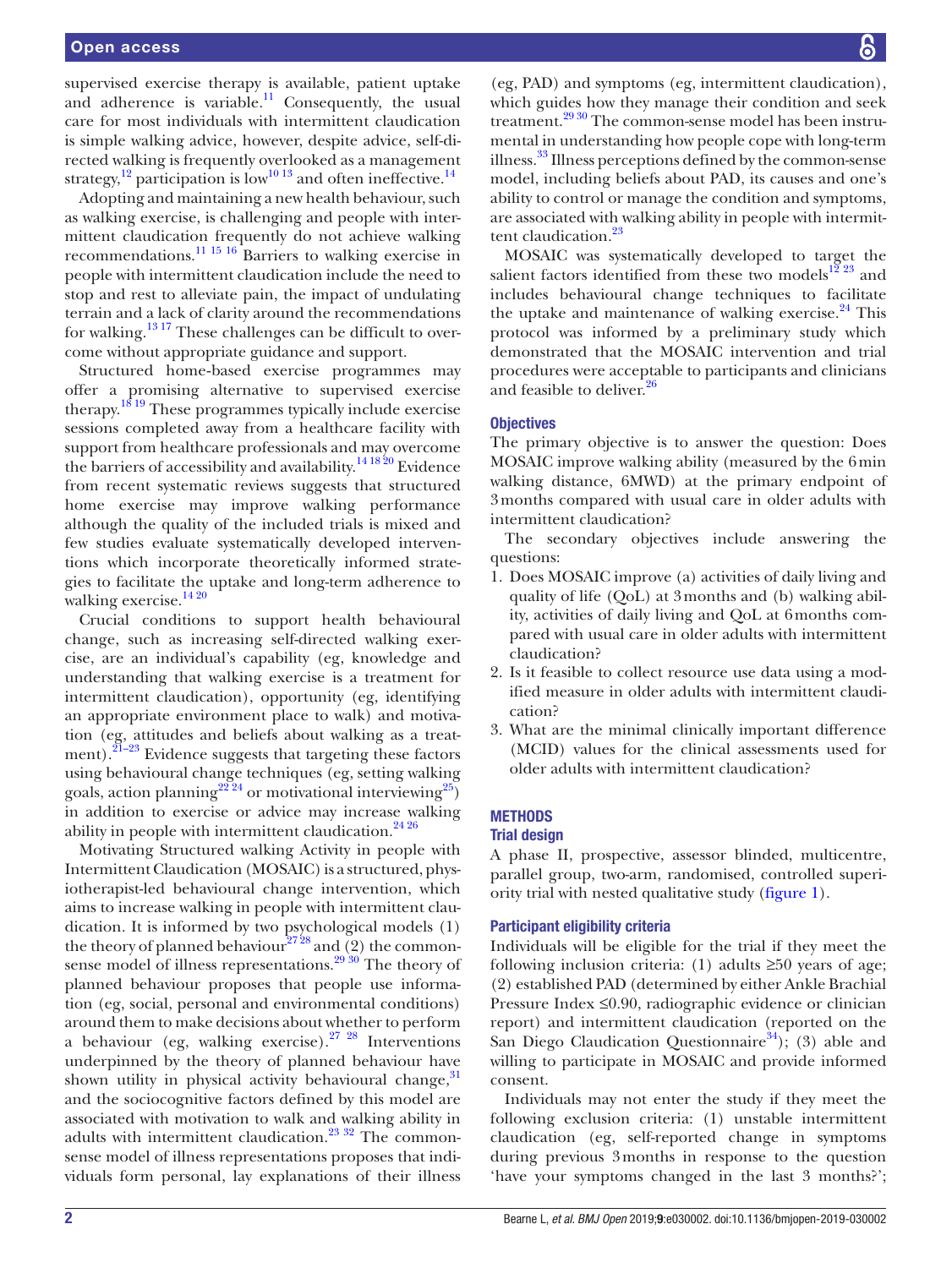(2) walking >90min/week (reported on the Brief International Physical Activity Questionnaire  $(IPAQ)^{35}$  $(IPAQ)^{35}$  $(IPAQ)^{35}$ ; (3) contraindications to walking exercise (eg, unstable angina) confirmed by the direct care team; (4) have completed any prescribed supervised exercise sessions in the previous 6months or been offered prescribed supervised exercise sessions in the next 6months.

## **Setting**

Participants will be recruited from five NHS Foundation Trusts in London (Guy's and St Thomas', King's College, St George's, Royal Free, Royal London) and one in the South East of England (Ashford and St Peter's), UK. The MOSAIC intervention is delivered either at the participants' home or a private room in the participating site to allow flexibility, inclusivity and confidentiality, while minimising contamination.



#### Interventions

# MOtivating Structured walking Activity in people with Intermittent Claudication

Participants randomised to the intervention group will receive the MOSAIC intervention in addition to the usual care provided by their direct care team.

MOSAIC aims to increase an individual's walking ability. It comprises two 60min face-to-face consultations (weeks 1 and 2) and two 20min follow-up telephone calls (weeks 6 and 12). The content of each session is standardised and incorporates 15 behavioural change techniques, but sessions may be tailored based on participants' knowledge, goals, symptoms and current walking [\(tables](#page-3-0) 1 and [2](#page-3-0)). Walking plans will be agreed collaboratively between the participant and the physiotherapist and include progressive, individualised targets for walking frequency, intensity and duration to achieve recommendations (30–50min of walking three times/week at an intensity that elicits pain within  $3-5$  min).<sup>6</sup> MOSAIC is supplemented by an interactive participant manual, containing worksheets and a walking diary, and by a pedometer.

#### Physiotherapist training and supervision

The MOSAIC sessions will be delivered by experienced physiotherapists (band 6 and above) who will be trained in motivational interviewing and behavioural change techniques. All trial physiotherapists will receive 2days training on the trial objectives, research processes, underpinning psychological theories and MOSAIC intervention content, delivery and materials. Trial physiotherapists will be explicitly instructed on how to identify and report any adverse events and about the risks and consequences of contamination. Training will be delivered by the trial team (LB, JW, MGH, JB, GF and BV) and an accredited provider of motivational interviewing training (Pip Mason Consultancy). A bespoke manual will support training and delivery of MOSAIC and includes an intervention checklist for each session.

To promote consistency of intervention delivery, all face-to-face and telephone sessions will be audiorecorded and individualised feedback on at least one of the first face-to-face and telephone MOSAIC sessions will be provided to each physiotherapist by a member of the trial team (LB and BV). Physiotherapists will record each session on a checklist (eg, duration, content), which will be reviewed by members of the trial team for adherence to the intervention. The trial physiotherapists will attend regular meetings supervised by members of the trial team (JW, LB and BV) to maintain skills and receive feedback and support.

## Usual care

<span id="page-2-0"></span>Participants randomised to the comparison group will continue to receive usual care provided by the NHS for intermittent claudication. Usual care is typically delivered in the vascular outpatient clinic by a vascular surgeon or specialist nurse and may include: the provision of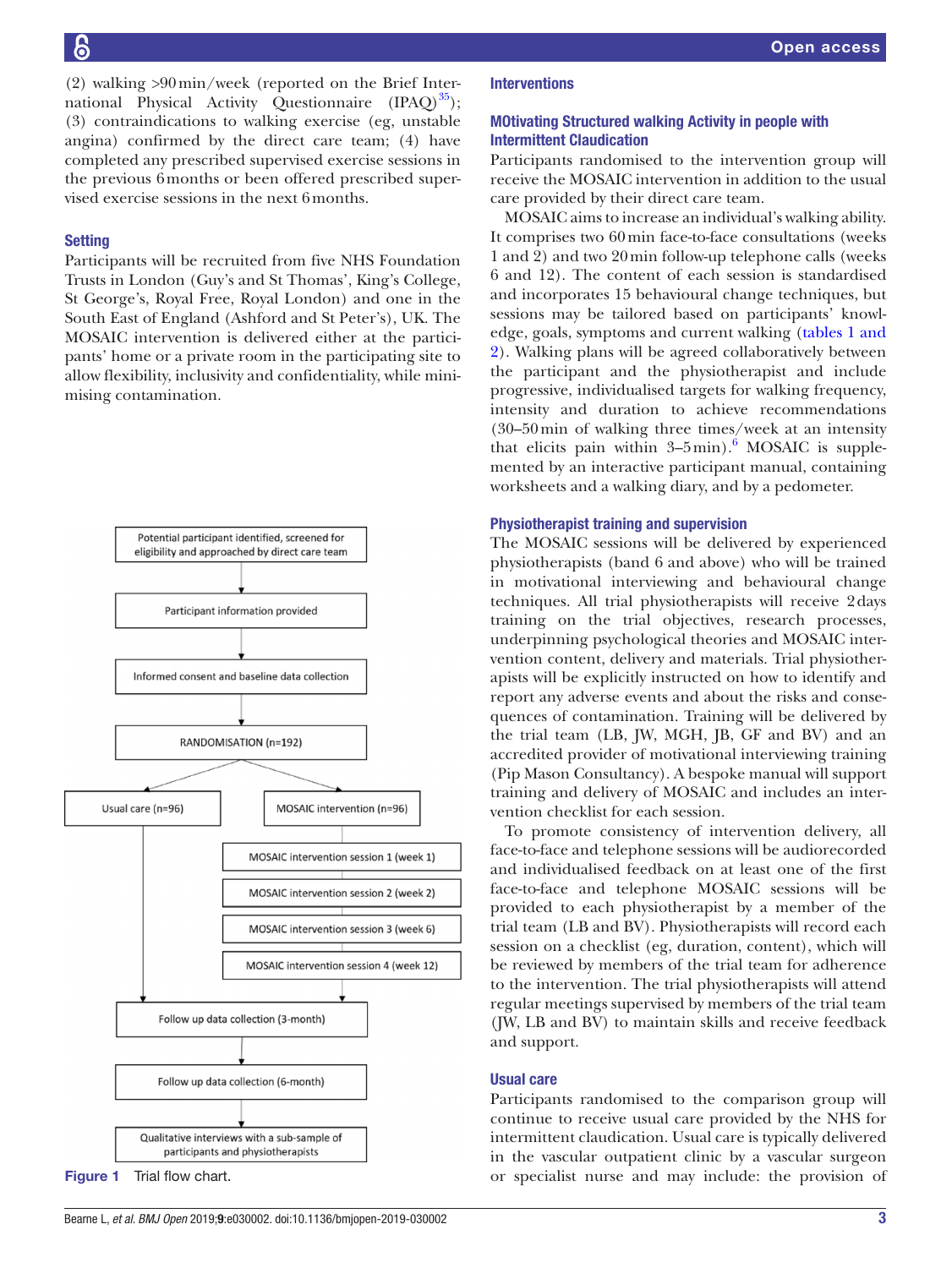<span id="page-3-0"></span>

| 2. Session 2 (60 min face to face)                                                                                                                                                          | Evoke discussion about participant's current walking, reinforcing change talk by<br>Establish mutual objectives for session. Review session 1 and confirm/ reframe<br>Introduce action planning and agree and record a tailored exercise prescription<br>Introduce goal setting and discuss role of walking exercise in achieving valued<br>Address problem solving. Identify potential barriers to goals and measures for<br>overcoming anticipated or unexpected obstacles using participant manual.<br>Elicit or reinforce change talk, supporting increased readiness to walk and<br>Introduce self-monitoring and provide walking self-monitoring tools. Elicit<br>activities (eg, hobbies); agree a goal to increase walking.<br>participant interest in and confidence to use these tools.<br>Shift focus to mobilisation and commitment to change.<br>and walking action plan in the participant manual.<br>affirming positive efforts and successes.<br>participant expectations, as required.<br>addressing any signs of uncertainty. | 4. Session 4 (20 min telephone call) | Support maintenance. Discuss any new barriers and measures to overcome these<br>Generalise skills and behaviour. discuss how walking can be incorporated to daily<br>Problem solve new issues by eliciting reflection on anticipated and actual barriers<br>Review of previous sessions and establish mutual objectives for telephone call.<br>Review and provide feedback on progress toward goals using the goal setting<br>Elicit discussion on how skills can be applied to new health goals. Signpost to<br>Elicit discussion and reflection on self-monitoring skills. Affirm efforts to self-<br>Review and accept or revise walking goals, as necessary.<br>Discuss and revise goals and action plan, as necessary.<br>sheet, affirm positive attempts and efforts.<br>and identify strategies to re-engage.<br>and problem solve collaboratively.<br>community resources.<br>monitor. |
|---------------------------------------------------------------------------------------------------------------------------------------------------------------------------------------------|-------------------------------------------------------------------------------------------------------------------------------------------------------------------------------------------------------------------------------------------------------------------------------------------------------------------------------------------------------------------------------------------------------------------------------------------------------------------------------------------------------------------------------------------------------------------------------------------------------------------------------------------------------------------------------------------------------------------------------------------------------------------------------------------------------------------------------------------------------------------------------------------------------------------------------------------------------------------------------------------------------------------------------------------------|--------------------------------------|------------------------------------------------------------------------------------------------------------------------------------------------------------------------------------------------------------------------------------------------------------------------------------------------------------------------------------------------------------------------------------------------------------------------------------------------------------------------------------------------------------------------------------------------------------------------------------------------------------------------------------------------------------------------------------------------------------------------------------------------------------------------------------------------------------------------------------------------------------------------------------------------|
| Format and content of the MOtivating Structured walking Activity in people with Intermittent Claudication (MOSAIC) intervention<br>1. Session 1 (60 min face to face)<br>Table <sub>1</sub> | Introduce participant manual, highlighting the key information a participant may wish to<br>Elicit treatment experiences. Discuss any treatment the participant has attempted and<br>claudication. Invite participant thoughts on this new information, provide reassurance,<br>is treatment and elicit the<br>Establish mutual objectives for session. Identify participant expectations, reframe<br>Elicit participant experiences and understanding of their disease/symptoms. With<br>unrealistic expectations, summarise format and how MOSAIC might be helpful.<br>With permission, provide standard walking recommendations for intermittent<br>With permission, provide further information about walking a<br>participant's thoughts on this information.<br>permission, provide relevant information.<br>review and consider before next session.<br>introduce walking as an option.<br>if needed.                                                                                                                                    | 3. Session 3 (20 min telephone call) | Generalise skills and behaviour. discuss ways that walking can be incorporated to daily<br>Problem solve new issues by eliciting reflection on anticipated and actual barriers and<br>ig the goal setting sheet,<br>Elicit discussion and reflection on self-monitoring skills. Affirm efforts to self-monitor.<br>Support maintenance. discuss and define relapse. Discuss any new barriers and<br>Review of previous sessions and establish mutual objectives for telephone call.<br>Review and accept or revise walking goals and action plans, as necessary.<br>Elicit discussion on how skills can be applied to new health goals.<br>measures to overcome these and identify strategies to re-engage.<br>Review and provide feedback on progress toward goals usin<br>affirm positive attempts and efforts.<br>problem solve collaboratively.<br>life.                                   |

 $\delta$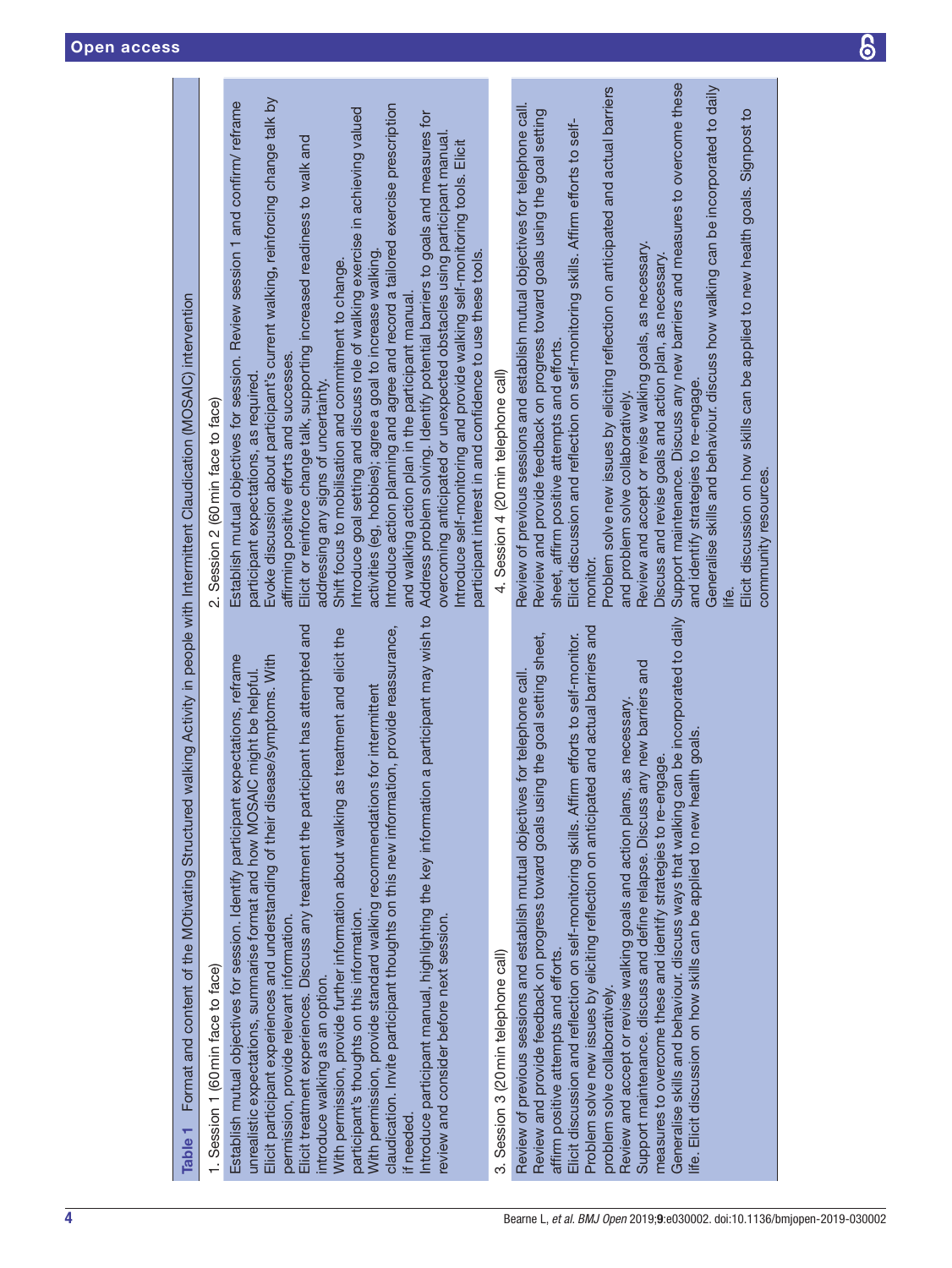| Behavioural change techniques included in MOtivati<br>Table 2 |                                                                                                                                                                                                                                       | ing Structured walking Activity in people with Intermittent Claudication intervention                                                                                                            |                                                                                  |
|---------------------------------------------------------------|---------------------------------------------------------------------------------------------------------------------------------------------------------------------------------------------------------------------------------------|--------------------------------------------------------------------------------------------------------------------------------------------------------------------------------------------------|----------------------------------------------------------------------------------|
| Behavioural change technique                                  | Definition                                                                                                                                                                                                                            | Delivery of behavioural change<br>technique                                                                                                                                                      | Example of mapped construct from<br>the TPB or CSM                               |
| Social support (general)                                      | and encouragement and counselling when<br>directed at the behaviour (eg, motivational<br>reward for performance of the behaviour,<br>support, or non-contingent praise or<br>provide social<br>Advise on, arrange or<br>interviewing) | talk facilitated through patient-centred<br>Physiotherapist trained in motivational<br>elicited to support autonomy, change<br>interviewing, values-based goals<br>dialogue                      | Subjective norm (TPB) and the personal<br>schematic illness representation (CSM) |
| Information about health<br>consequences                      | consequences of performing the behaviour<br>Provide information about health                                                                                                                                                          | Potential benefits of walking discussed,<br>including ability to walk further before<br>pain onset or need to stop and rest.                                                                     | Attitude (TPB), treatment control (CSM)                                          |
| Reduce negative emotions                                      | emotions to facilitate performance of the<br>Advise on ways of reducing negative<br>behaviour                                                                                                                                         | walking, assuring participant that IC is not<br>a sign of damage to the limb, if required<br>Elicit and address worry or fear about                                                              | Emotional response (CSM), attitude<br>(TPB)                                      |
| Framing/reframing                                             | perspective or new perspective on behaviour<br>emotions about performing the behaviour<br>(eg, its purpose) to change cognitions or<br>Suggest the deliberate adoption of a                                                           | alternatives to the participant to support<br>evidence review the topic and suggest<br>If the participant reports a belief about<br>walking, which is not consistent with<br>their understanding | Attitude (TPB) and coherence (CSM)                                               |
| Focus on past success                                         | successes in performing or attempting the<br>Advise to think about or list previous<br>behaviour                                                                                                                                      | behaviour if no walking attempted), even<br>attempts at walking (or other health<br>Highlight and reinforce successful<br>if goals are not fully achieved                                        | Perceived behavioural control (TPB)                                              |
| Goal setting (behaviour)                                      | Set or agree on a goal defined in terms of the<br>behaviour to be achieved                                                                                                                                                            | frequency, duration, intensity and context<br>Based on current walking with the aim<br>of progressing toward recommended<br>Walking goal defined in terms of<br>walking level                    | Intention (TPB)                                                                  |
| Goal setting (outcome)                                        | $\mathfrak{a}$<br>Set or agree on a goal defined in terms of<br>positive outcome of wanted behaviour                                                                                                                                  | Value-based goal identified which would<br>be facilitated by improved walking (eg,<br>work, hobby, social activity)                                                                              | Intention (TPB)                                                                  |
| Instruction on how to perform<br>behaviour                    | Advise or agree on how to perform the<br>behaviour (walking)                                                                                                                                                                          | Discuss the walking recommendations<br>with the participant                                                                                                                                      | Treatment control (CSM), attitude (TPB)                                          |
| Problem solving                                               | influencing the behaviour and generate or<br>select strategies that include overcoming<br>barriers and / or increasing facilitators<br>Analyse or prompt analysis of factors                                                          | achieving their goal, and realistic solutions<br>Participants encouraged to identify<br>barriers which may prevent them<br>discussed and agreed                                                  | Perceived behavioural control (TPB)                                              |
| Action planning                                               | context, frequency, duration or intensity<br>performance, including at least one of:<br>Prompt detailed planning of behaviour                                                                                                         | frequency, duration and intensity of<br>Action plan worksheet completed,<br>recording details of the context,<br>walking goal                                                                    | Intention-behaviour translation (TPB)                                            |
|                                                               |                                                                                                                                                                                                                                       |                                                                                                                                                                                                  | Continued                                                                        |

6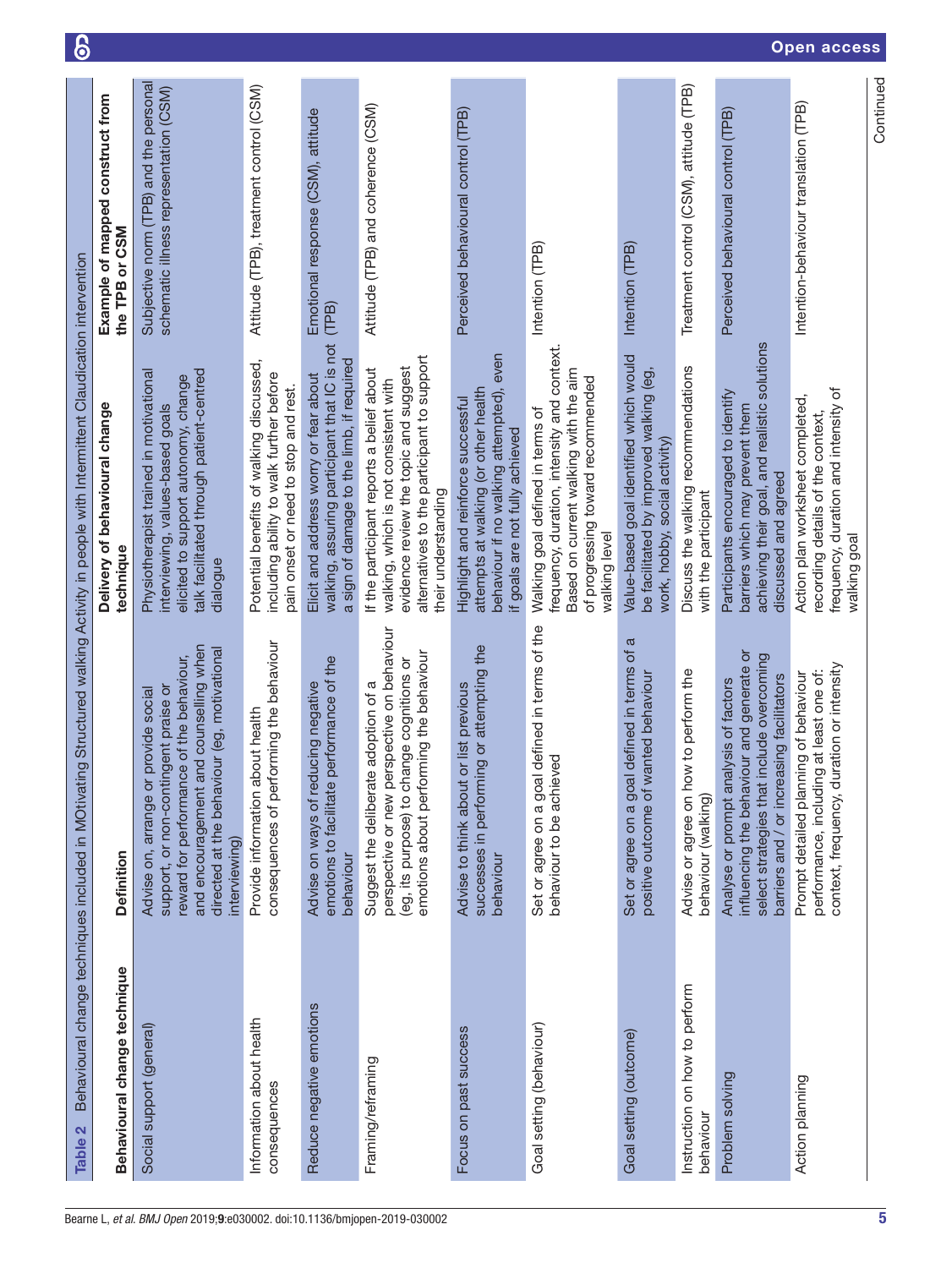| Table 2 Continued                    |                                                                                                                                      |                                                                                                                                                     |                                                                     |
|--------------------------------------|--------------------------------------------------------------------------------------------------------------------------------------|-----------------------------------------------------------------------------------------------------------------------------------------------------|---------------------------------------------------------------------|
| Behavioural change technique         | <b>Definition</b>                                                                                                                    | Delivery of behavioural change<br>technique                                                                                                         | Example of mapped construct from<br>the TPB or CSM                  |
| Self-monitoring of behaviour         | Establish a method for the person to monitor<br>or record their behaviour as part of a<br>behavioural change strategy                | to monitor daily walking (eg, wearing<br>a watch, or using landmarks to note<br>Physiotherapist discussed methods<br>distance achieved)             | Self-regulation (CSM) and intention-<br>behaviour translation (TPB) |
| Review behavioural goals             | modifying goal or behavioural change strategy and revised as appropriate to be more<br>in light of achievement<br>Review behavioural | goals jointly and consider Walking discussed relative to goals<br>achievable or challenging                                                         | Self-regulation (CSM) and intention-<br>behaviour translation (TPB) |
| Review outcome goals                 | Review outcome goals jointly and consider<br>ight of achievement<br>modifying goals in I                                             | Value-based goal considered relative to<br>walking and revised if no longer salient                                                                 | Self-regulation (CSM) and intention-<br>behaviour translation (TPB) |
| Feedback on behaviour                | Monitor and provide informative or evaluative<br>feedback on performance of the behaviour                                            | and recommended walking treatment for<br>discussed considering individual goals<br>Walking completed by participant is<br>intermittent claudication | Self-regulation (CSM) and intention-<br>behaviour translation (TPB) |
| Generalisation of a target behaviour | which is already performed in a particular<br>Advise to perform the wanted behaviour,<br>situation, in another situation             | that will maintain or improve intermittent<br>Together, identify ways that walking can<br>be incorporated to daily life in a way<br>claudication.   | Personal control (CSM), perceived<br>behavioural control            |
|                                      | CSM common sense model: IC: intermittent claudication: TPB: theory of planned behaviour                                              |                                                                                                                                                     |                                                                     |

CSM, common sense model; IC, intermittent claudication; TPB, theory of planned behaviour. ֧֪֧֪֞֝֝֞֝׆֧<br>֞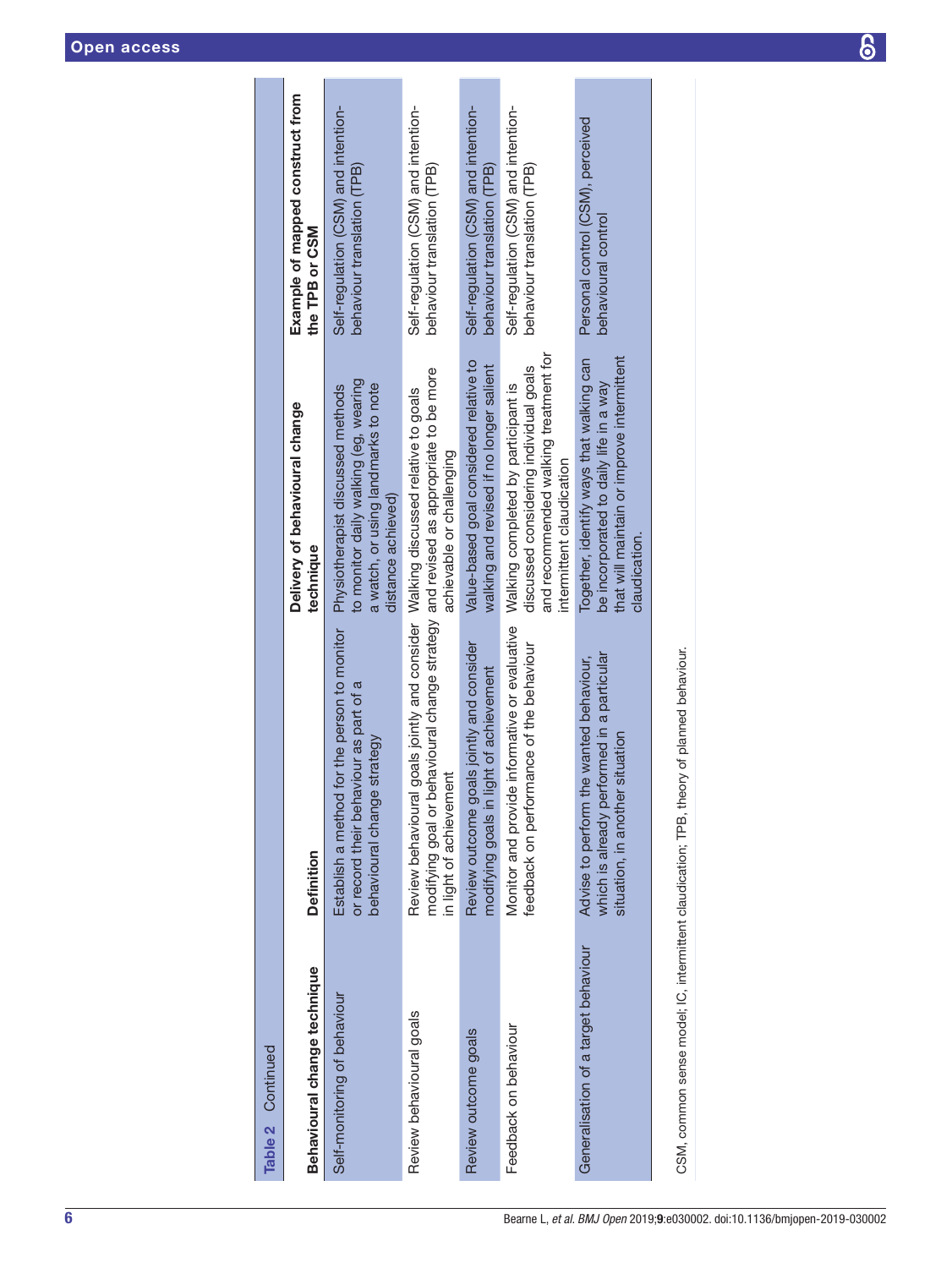information about PAD and lifestyle modifications (eg, smoking cessation, diet and weight management), supervised exercise, risk factor management including lipid modification, statin therapy and antiplatelet therapy, pharmacotherapy to improve leg function (vasodilators such as naftidrofuryl oxalate) or revascularisation (eg, angioplasty, stenting and bypass).<sup>7</sup> Participants may seek concomitant treatment during the trial if they wish to. Any other treatments accessed by participants, (eg, from their general practitioner/other health professionals), will be recorded on a modified Client Service Receipt Inventory $36$  at follow-up.

# Participant identification and recruitment

Potentially eligible patients will be identified by one of two methods which will proceed in parallel:

- 1. Patients will be approached by the direct care team during routine clinical appointments at participating sites. Potential participants will be provided with an explanation of the trial, an invitation letter and participant information sheet and, if interested, asked to provide permission to be contacted by the study recruitment personnel.
- 2. Patients will be identified from existing clinical lists/ databases (depending on availability of these at participating sites) and will be sent an invitation pack including: an invitation letter, participant information sheet, consent to be contacted form and prepaid return envelope. Non-responders will be contacted by telephone approximately 4weeks later.

Patients expressing an interest in participating in the trial will be contacted by the study recruitment personnel to complete full eligibility screening. Eligible patients who do not wish to take part in the trial will be asked if their age and gender may be recorded and if they wish to provide a reason for opting not to participate.

Eligible patients will be invited to attend an appointment at their participating site to provide written informed consent and complete a baseline assessment.

#### Randomisation, blinding and allocation concealment

Outcome measures will be collected by an independent assessor who will attend each site and will be masked to group allocation. The independent assessor will not be involved in delivering MOSAIC.

Following baseline data collection, the independent assessor will notify a web-based randomisation service to randomise each participant. The randomisation service is provided by the UK Clinical Research Collaboration Registered King's Clinical Trials Unit and will ensure prospective registration and allocation concealment. Randomisation will be at the level of the individual, using block randomisation with randomly varying block sizes, stratified by centre. The online randomisation system will generate emails automatically to delegated members of the research team and the allocating trial physiotherapists at the study sites. The allocating trial physiotherapists will coordinate the delivery of MOSAIC at the study

site but will not share this information with the independent assessor.

The recruiting personnel and independent assessor are masked to group allocation. The trial statistician, the research staff undertaking the qualitative study, the participants and the trial physiotherapists are not masked to group allocation.

# Outcome assessment

Measures will be conducted immediately before randomisation (baseline), and at 3months and 6months post-randomisation ([table](#page-7-0) 3).

## Data collection

Written informed consent will be obtained prior to any data collection. Baseline and 3-month follow-up measures will be conducted face to face by an independent assessor who will attend each site. At 6months, the outcomes will be collected either electronically or via a standard postal questionnaire pack (with prepaid return envelope).

Data will be collected and stored using a secure database system. Participants opting to complete self-reported assessments electronically will be provided with a unique username and password to log onto the database and complete measures either during the face-to-face appointment (baseline and 3months) or from home (at 6months). Any research data completed by pencil and paper will be entered to the secure database by the independent outcome assessor or trial research assistant.

At 3-month follow-up, participants who are unable or refuse to attend an appointment to complete the primary outcome will be invited to complete the secondary outcomes at home either electronically or by post.

Attrition will be minimised via standardised text, email and telephone reminders. Following these, if no data have been returned, the assessor will telephone the participant to collect a minimum data set ([table](#page-7-0) 3).

## Baseline measures

At baseline, participants will complete a bespoke sociodemographic and clinical characteristics questionnaire (including age, sex, smoking history, comorbidities and claudication symptom classification (San Diego Claudication Questionnaire $34$ ). Standard measures of body mass index and Ankle-Brachial Pressure Index<sup>37</sup> will also be determined in addition to the outcomes detailed below.

## Primary outcome

The primary outcome is the difference in mean 6MWD in metres at 3months between groups. This will be assessed by a self-paced 6min walk test over a 60.96m (200 foot) circuit[.38–40](#page-11-10) Pain intensity will be measured before and after the walk test using a standardised pain scale for claudication.<sup>41</sup> The walk test will be completed twice, with the highest 6MWD used for analysis.

#### Secondary outcome measures

Other measures will be used to assess the broader effects of the MOSAIC intervention.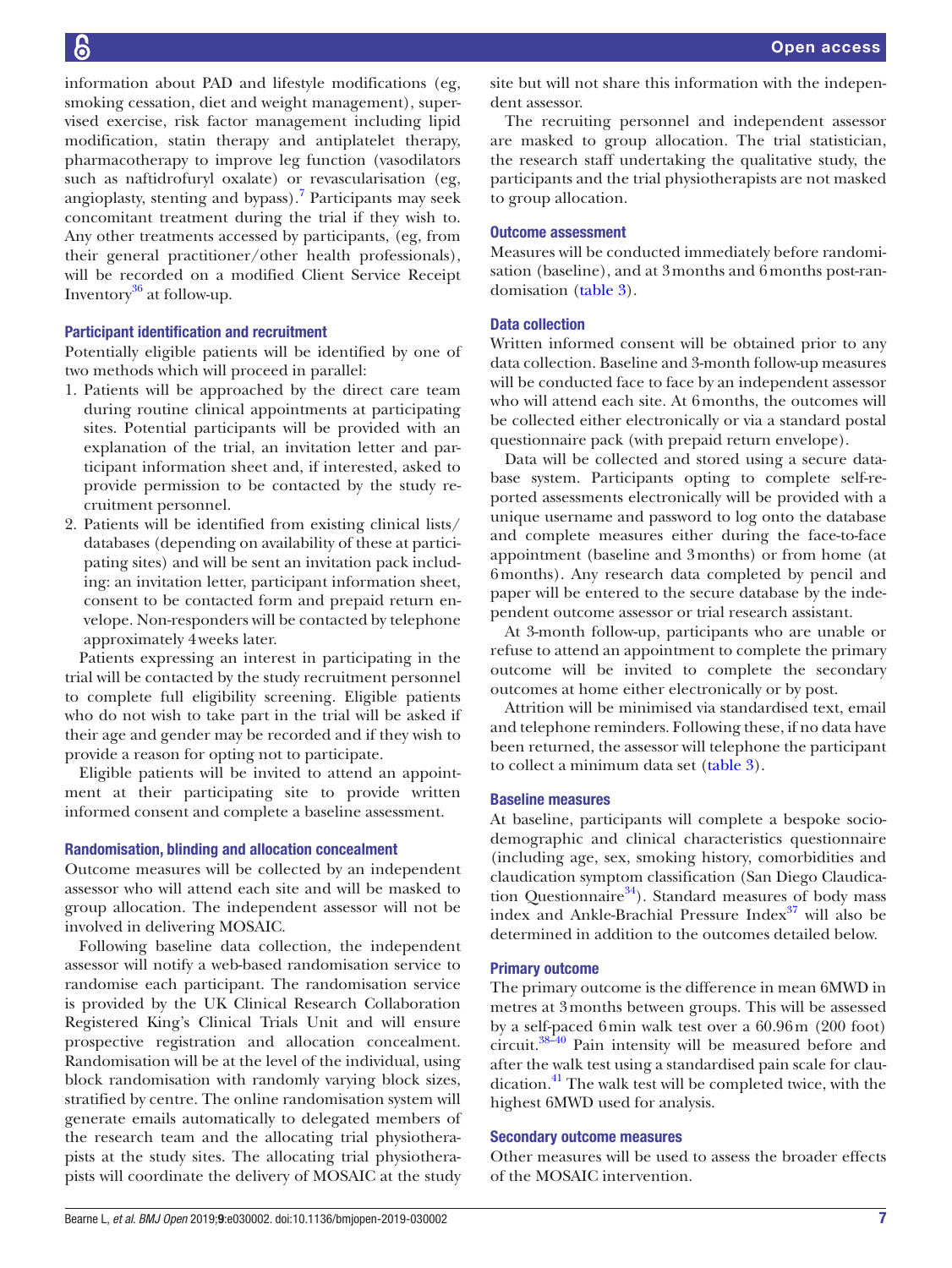<span id="page-7-0"></span>

| MOSAIC trial summary of measures<br>Table 3                                                                   |                                 |                       |          |                |
|---------------------------------------------------------------------------------------------------------------|---------------------------------|-----------------------|----------|----------------|
| Measure                                                                                                       | red by<br>Administer            | <b>Baseline</b>       | 3 months | Gmonths        |
| Baseline measures                                                                                             |                                 |                       |          |                |
| Sociodemographic characteristics                                                                              | Self                            |                       |          |                |
| San Diego Claudication Questionnaire                                                                          | Self                            |                       |          |                |
| Ankle-Brachial Pressure Index                                                                                 | Researcher                      |                       |          |                |
| Body mass index                                                                                               | Researcher                      |                       |          |                |
| Primary outcome                                                                                               |                                 |                       |          |                |
| 6 min walking distance                                                                                        | Researcher                      | $\times$              | $\times$ |                |
| Secondary outcomes                                                                                            |                                 |                       |          |                |
| Pain-free walking time                                                                                        | Researcher                      | $\times$              | $\times$ |                |
| Maximal walking time                                                                                          | Researcher                      | $\boldsymbol{\times}$ | $\times$ |                |
| Self-reported maximal walking distance*                                                                       | Self                            | $\times$              | $\times$ | $\times$       |
| Walking Estimated-Limitation calculated by<br>History                                                         | Self                            | $\boldsymbol{\times}$ | $\times$ | $\times$       |
| <b>Nottingham Extended Activities of Daily Living</b><br>scale                                                | Self                            | $\pmb{\times}$        | $\times$ | $\times$       |
| Vascular Quality of Life-6*                                                                                   | Self                            | $\boldsymbol{\times}$ | $\times$ | $\times$       |
| EQ-5D-5L                                                                                                      | Self                            | $\times$              | $\times$ | $\times$       |
| Brief International Physical Activity<br>Questionnaire*                                                       | Self                            | $\times$              | $\times$ | $\pmb{\times}$ |
| <b>Client Services Receipt Inventory</b>                                                                      | Self                            | $\times$              | ×        | ×              |
| Process measures                                                                                              |                                 |                       |          |                |
| <b>Brief Illness Perceptions Questionnaire</b>                                                                | Self                            | $\times$              | $\times$ | $\times$       |
| Theory of Planned Behaviour Questionnaire                                                                     | Self                            | $\boldsymbol{\times}$ | $\times$ | $\times$       |
| <b>Action Planning and Action Control</b>                                                                     | Self                            | $\times$              | $\times$ | $\times$       |
| Exercise Adherence Rating Scale                                                                               | Self                            |                       | $\times$ | $\times$       |
| Adverse events*                                                                                               | Self/physiotherapist/researcher |                       | $\times$ | $\times$       |
| MOSAIC, MOtivating Structured walking Activity in people with Internittent Claudication.<br>"Minimum dataset. |                                 |                       |          |                |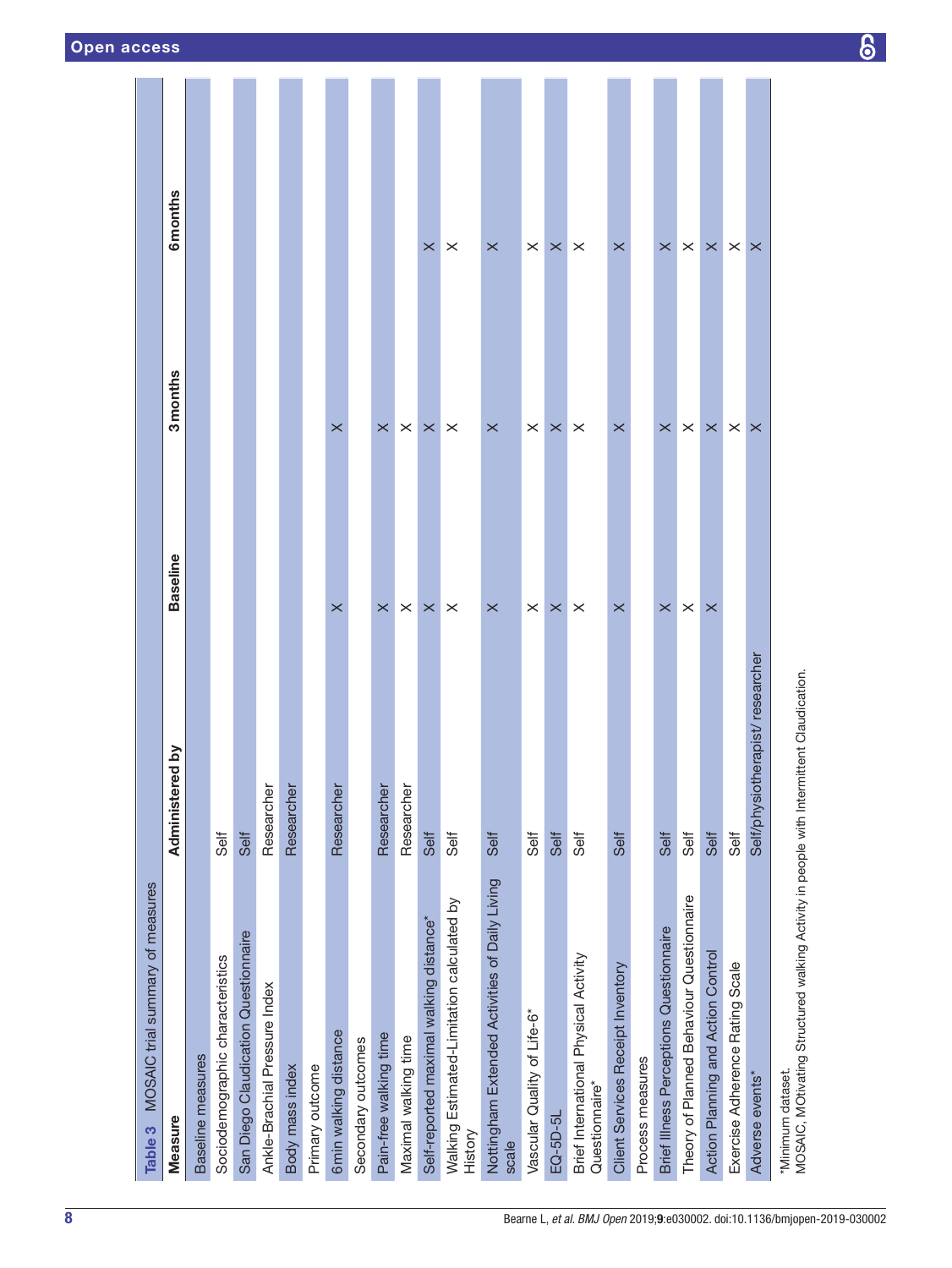Maximal walking ability (duration walked before resting (seconds)) and pain-free walking ability (duration walked before reported pain onset (seconds)) will be recorded during the 6min walk test. $42\frac{43}{13}$  These parameters evaluate the global and integrated physiological responses of all systems involved with exercise and symptom manifestation.

Self-reported maximal walking distance (SR-MWD) will be measured by one global item: 'What is the maximum distance (in metres) you can walk at your usual pace on a flat surface before leg pain forces you to stop?<sup>44</sup> and the 4-item Walking Estimated-Limitation Calculated by History questionnaire (WELCH).<sup>4546</sup>

Nottingham Extended Activities of Daily Living scale  $(NEADL)^{4748}$  is a 22-item measure with 4 subscales (mobility, kitchen tasks, domestic tasks and leisure activities) and will assess function.

The 6-item disease specific Vascular Quality of Life Questionnaire-6 (VascuQol-6)<sup>49</sup> and the EQ-5D-5L will assess  $\mathrm{OoL}^{50}$ 

The 7-item Brief IPAQ will estimate daily physical activity.<sup>[35](#page-11-7)</sup>

Adverse events will be recorded by asking participants a single open-ended item: 'Have you had any problems since your last assessment?' at 3 and 6-month follow-up. Trial physiotherapists will also report any adverse events in participants randomised to receive the MOSAIC intervention.

To determine the MCID, participants will provide a global rating of change score after five measures (6MWD, SR-MWD, WELCH, NEADL and VascuQoL-6) at the 3 and 6-month follow-up assessments. In response to the question: 'Has there been any change in your walking ability/ walking distance/daily activities etc since the last test?' participants will be asked to rate their perceived change on a transitional three-point scale (1, worse; 2, about the same; 3, better). If they indicate no change, the participant will score 0. If they indicate there has been an improvement or deterioration, they will be asked to score their change on a 15-point Likert scale: (−7=avery great deal worse to 7=avery great deal better). Scores of −1, 0 and 1 will be considered no change, scores of 2–3 small improvement and scores of  $4-7$  substantial improvement.<sup>51 52</sup>

## Process variables

Process variables will be collected to investigate the implementation and maintenance, unexpected pathways and consequences, and mechanisms of impact of MOSAIC.

Attendance at MOSAIC sessions will be recorded by the trial physiotherapists. Adherence to walking goals will be assessed by the 6-item Exercise Adherence Rating Scale $53\frac{54}{4}$  at 3 and 6-month follow-up.

Fidelity to the MOSAIC intervention will be assessed in a random subset of ≥10% of the audio-recorded MOSAIC sessions/physiotherapist by two independent raters using bespoke, standardised checklists.

The type and duration of usual care and non-NHS care received by both groups will be recorded using the modified Client Service Receipt Inventory<sup>36</sup> to evaluate unexpected pathways and consequences.

Proposed mechanisms of impact include changes to theoretically defined sociocognitive variables targeted by MOSAIC. The Brief Illness Perception Questionnaire (a 9-item measure of individuals' representation of their illness as defined by the common-sense model),  $55$  the Theory of Planned Behaviour Questionnaire (a 12-item measure of goals and beliefs about walking as treatment for intermittent claudication) $32$  and the action planning and action control scale (a self-regulation questionnaire) $56\,57$  will be assessed at each time point.

## Resource use variables

The study is an important opportunity to assess the feasibility of collecting data on resource use in adults with intermittent claudication to inform future trials. A modified Client Service Receipt Inventory $36$  will be used to record information on service utilisation, income, accommodation and other cost-related variables at all time points to determine completion rates and redundant questions.

#### Qualitative study

To explore the experience of MOSAIC treatment and participation in the trial, semistructured, audio-recorded interviews will be conducted with up to 30 participants or until data saturation of themes is reached. A purposive sampling strategy will ensure that a range of participants are selected (eg, age, symptoms, group allocation and recruitment site). Interviews will be conducted via telephone or face to face (depending on participant preference) after completion of the final assessment. A subsample of physiotherapists will be interviewed to explore their experiences of training and delivering MOSAIC by an independent researcher, supported by experienced qualitative researchers in the trial team.<sup>1213 58 59</sup> Interview schedules will be developed iteratively, and the questions asked may develop as insights from ongoing interviews and analyses reveal additional areas of relevance. Interviews will be transcribed verbatim, anonymised and analysed thematically by one researcher. $60$  The initial codes will be cross-referenced with a second researcher and the development of themes will be discussed with the trial team to provide different perspectives on coding. Themes will be presented to a sample of interviewees to ensure resonance and plausibility of the themes.

#### Patient and public involvement

User involvement is central to the design and management of the MOSAIC trial. Patients were involved in the identification of the research question and two patient advisers reviewed the protocol and assisted in the development of all patient-related materials. One patient adviser is a funding coapplicant. Our patient advisers will be members of the trial management group, contribute to the trial physiotherapist training and dissemination. All participants will be invited to request study results, if interested.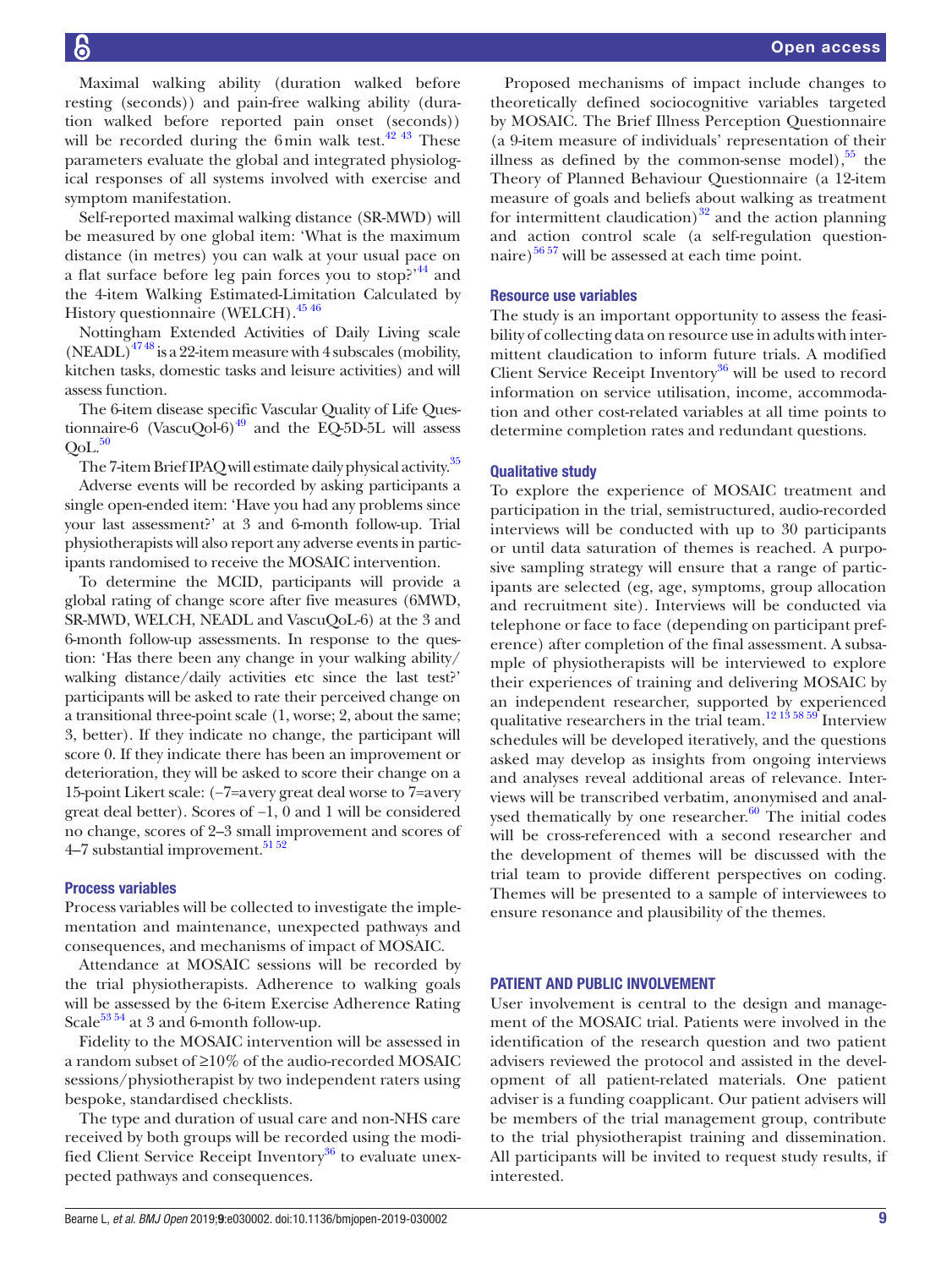## DATA AND STATISTICAL ANALYSIS PLAN Sample size

Based on previous work, $61$  192 participants will be required to detect a mean 6MWD difference of 58 m (SD=111; α=0.05, 1-β=0.90), accounting for 20% attrition at 3-month follow-up.

## Statistical analysis

A statistical analysis plan will be written by the trial statistician (SE) and agreed with the trial management group and joint trial steering committee/data monitoring and ethics committee. Analyses of primary and secondary outcomes and process variables will be conducted on an intention-to-treat basis and all included participants will be analysed as randomised.

The primary outcome will be analysed using multiple regression and adjusted for baseline 6MWD and site. Results will be reported as the difference in mean 6MWD between the intervention and control groups with 95% CIs. Other continuous outcomes and process variables will be similarly analysed. If appropriate, a mediation analysis using linear regression will examine mechanisms of impact.

Descriptive statistics for sociodemographic and clinical characteristics, attendance at MOSAIC sessions, adherence to treatment and referral to or uptake of other treatments will be computed. Adverse events and serious adverse events will be described.

To determine the MCID, change scores for the five clinical measures will be calculated by subtracting the baseline result from the follow-up results for each participant. Correlations will be computed for participant self-assessment of performance scores and change in clinical outcomes. The mean change in scores for participants reporting no change, small improvement and substantial improvement will be compared by analysis of variance. The sensitivity and specificity for change in score to distinguish participants classified as changed (≥2) from those whose performance was unchanged (−1 to +1) will be calculated and a receiver operating characteristic curve obtained. $62$  The data point corresponding to the upper left corner of the curve will represent the MCID.

As a sensitivity analysis, the MCID will be also calculated using a distribution-based approach. The SE of measurement for all participants scores will be used to estimate the MCID based on the following equation:  $\sigma_1 \sqrt{(1-r)}$ where  $\sigma_1$  is the baseline SD and *r* represents the intraclass correlation coefficient, which is a measure of the test–retest reliability of the scale. The intraclass correlation coefficient will be calculated using the baseline and follow-up scores for each participant. Using this method, 1 SE of measurement represents the estimated MCID.<sup>63</sup>

If the proportion of missing data is above 10%, multiple imputation will be considered as a sensitivity analysis for the primary outcome, and for the secondary outcomes used in the 3 and 6-month MCID.<sup>64</sup>

Data will be collected and retained in accordance with the Data Protection Act 1998, the General Data Protection Regulation 2016/679, and the Data Protection Policy of King's College London. Data for each participant will be identified by a unique identification number and entered onto a Food and Drug Administration compliant database system. Data will be stored separately from personal data to maintain confidentiality. The chief investigator will be the custodian of the data and the data will only be used by the trial team.

The trial management group will be responsible for the management of the MOSAIC trial and will be led by the chief investigator. It will comprise trial investigators, a patient advisor and a vascular surgeon who will meet regularly to discuss trial progress.

A trial steering committee/data monitoring and ethics committee will provide study oversight. It will be independently chaired and will include patient and public involvement representatives, independent, experienced physiotherapists, a psychologist and a statistician along with the chief investigator. It will be independent of both the trial team and sponsors and operate under an agreed charter (MOSAIC Trial Steering Committee/Data Monitoring and Ethics Committee Charter V.1.0 25 July 17).

## Ethical considerations and dissemination

Approvals were provided from the Research and Development departments at all participating sites. The chief investigator will submit and, if required, obtain approval from relevant parties for all substantial amendments to the original approved documents.

The trial will be completed in accordance with the Declaration of Helsinki, the International Conference for Harmonisation of Good Clinical Practice guidelines and the Research Governance Framework for Health and Social Care.

King's College London and Guy's and St Thomas' NHS Foundation Trust (R&D@gstt.nhs.uk) are the trial sponsors and the lead site (Guy's and St Thomas' NHS Foundation Trust) will monitor and audit this project to ensure compliance with the necessary legislation.

This is a low risk trial because MOSAIC is a non-invasive treatment which will be delivered by trained, registered physiotherapists. Any adverse events will be recorded by the trained, trial physiotherapists and reported to the trial team. Participants will also be offered the opportunity to report any adverse events at follow-up assessments. Any serious adverse events will be referred to the chief investigator immediately.

## **Dissemination**

While the trial is in progress, we will disseminate trial updates via a dedicated website. ([https://www.kcl.ac.uk/](https://www.kcl.ac.uk/lsm/research/divisions/hscr/research/groups/Rehabilitation/MOSAIC-Trial.aspx) [lsm/research/divisions/hscr/research/groups/Rehabil](https://www.kcl.ac.uk/lsm/research/divisions/hscr/research/groups/Rehabilitation/MOSAIC-Trial.aspx)[itation/MOSAIC-Trial.aspx\)](https://www.kcl.ac.uk/lsm/research/divisions/hscr/research/groups/Rehabilitation/MOSAIC-Trial.aspx) and social media [\(http://](http://blogs.kcl.ac.uk/mosaic/) [blogs.kcl.ac.uk/mosaic/](http://blogs.kcl.ac.uk/mosaic/)). At the end of the trial, findings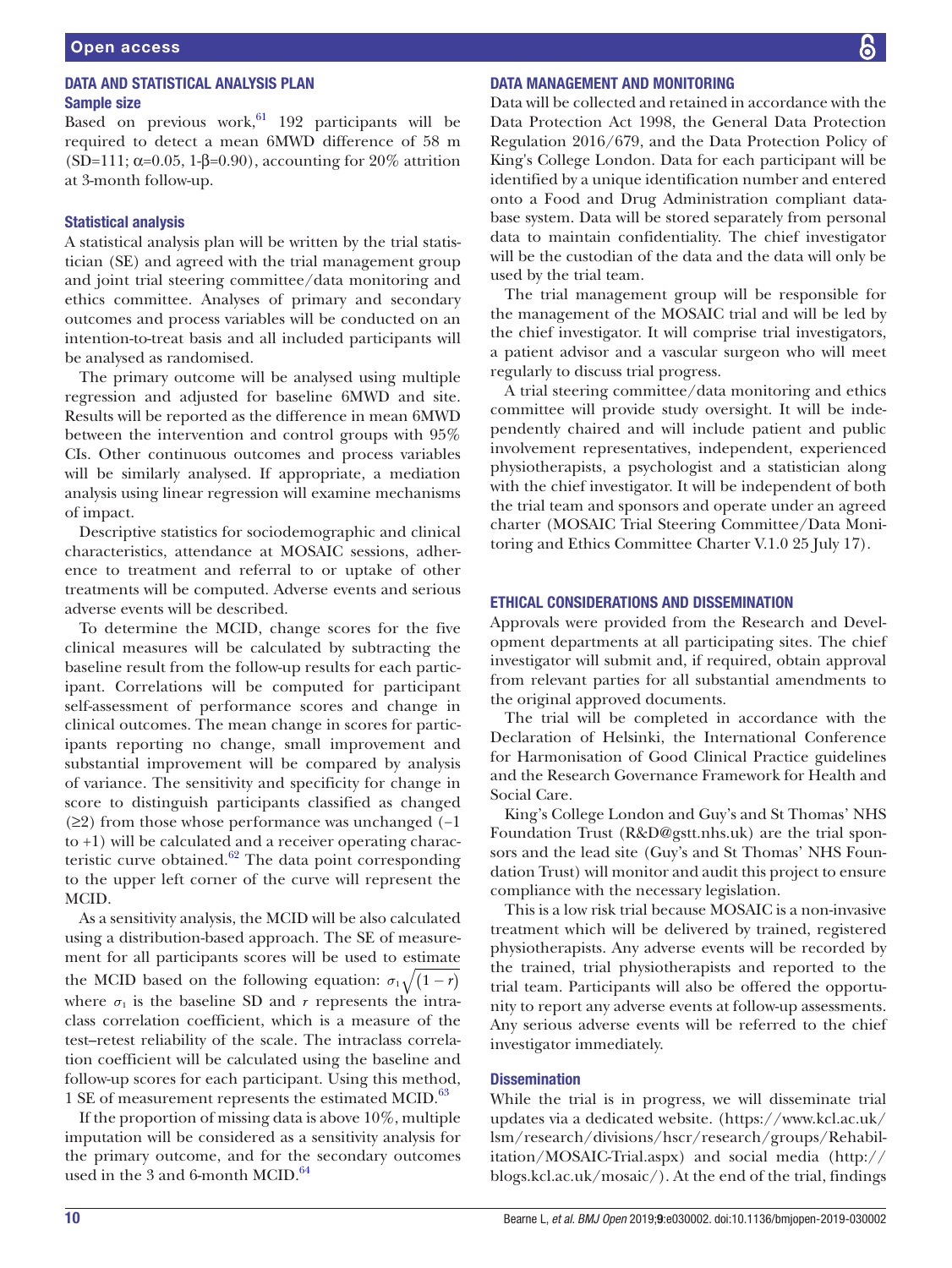will be disseminated via patient forums, conferences presentations and peer-reviewed publications.

## **CONCLUSIONS**

The MOSAIC trial investigates the efficacy of a physiotherapist-led, theoretically informed, behavioural change intervention on walking ability compared with usual care in older adults with intermittent claudication. It includes objective and self-reported measures of walking ability but only follows participants for 6 months. The MOSAIC intervention addresses a gap in the recommended care pathway for management of intermittent claudication, where walking exercise is a first-line treatment. Future studies should investigate the effectiveness and cost effectiveness of MOSAIC.

#### Author affiliations

<sup>1</sup>Department of Population Health Sciences, King's College London, London, UK <sup>2</sup>Department of Applied Health Research, University College London, London, UK <sup>3</sup>Academic Department of Vascular Surgery, King's College London, London, UK 4 Department of Vascular Surgery, Guy's and St Thomas NHS Foundation Trust, London, UK

<sup>5</sup>Institute of Pharmaceutical Sciences, Kings College London, London, UK

Acknowledgements Thank you to the patient and public involvement representatives who provided advice and feedback on the development of MOSAIC and conduct of the trial, Pip Mason, from Pip Mason Consultancy, who contributed to the delivery of the trial physiotherapists training and St George's Hospital Charity for supporting the trial physiotherapists at St George's Hospital NHS Foundation Trust. MGH was (in part) supported by the National Institute for Health Research (NIHR) Collaboration for Leadership in Applied Health Research and Care (CLAHRC) North Thames at Bart's Health NHS Trust. The views expressed are those of the authors and not necessarily those of the NHS, the NIHR or the Department of Health and Social Care.

Contributors LB led the study design and funding application and, as chief investigator, has oversight for the trial. MGH, JW, JLP, BM, GF and CS contributed to the trial design and were coapplicants for funding. MGH, LB and JW developed the MOSAIC protocols and therapist training. JB is the trial coordinator and outcome assessor. LB, BV and JW trained and supervised the trial physiotherapists delivering MOSAIC. JLP led the statistical analysis and SE is the trial statistician. GF is an expert patient advisor and SP is leading recruitment and trial management at Guys and St Thomas' NHS Foundation Trust. All authors read and approved the final manuscript.

Funding This work was supported by The Dunhill Medical Trust (grant number R477/0516).

#### Competing interests None declared.

#### Patient consent for publication Not required.

Ethics approval The trial protocol was approved on 27 April 2017 by the London—Bloomsbury Research Ethics Committee (17/LO/0568). The current protocol is version 6 (approved on 28th August 2018).

Provenance and peer review Not commissioned; externally peer reviewed.

Open access This is an open access article distributed in accordance with the Creative Commons Attribution 4.0 Unported (CC BY 4.0) license, which permits others to copy, redistribute, remix, transform and build upon this work for any purpose, provided the original work is properly cited, a link to the licence is given, and indication of whether changes were made. See: [https://creativecommons.org/](https://creativecommons.org/licenses/by/4.0/) [licenses/by/4.0/.](https://creativecommons.org/licenses/by/4.0/)

#### **REFERENCES**

<span id="page-10-0"></span>1. Vemulapalli S, Dolor RJ, Hasselblad V, *et al*. Supervised vs unsupervised exercise for intermittent claudication: a systematic review and meta-analysis. *[Am Heart J](http://dx.doi.org/10.1016/j.ahj.2015.03.009)* 2015;169:e3:924–37.

- <span id="page-10-1"></span>2. Lane R, Ellis B, Watson L, *et al*. *Exercise for intermittent claudication. The Cochrane library*, 2014.
- <span id="page-10-2"></span>3. Ahimastos AA, Pappas EP, Buttner PG, *et al*. A meta-analysis of the outcome of endovascular and noninvasive therapies in the treatment of intermittent claudication. *[J Vasc Surg](http://dx.doi.org/10.1016/j.jvs.2011.06.106)* 2011;54:1511–21.
- <span id="page-10-3"></span>4. Murphy TP, Cutlip DE, Regensteiner JG, *et al*. Supervised exercise versus primary stenting for claudication resulting from aortoiliac peripheral artery disease: six-month outcomes from the claudication: exercise versus endoluminal revascularization (clever) study. *[Circulation](http://dx.doi.org/10.1161/CIRCULATIONAHA.111.075770)* 2012;125:130–9.
- 5. Murphy TP, Cutlip DE, Regensteiner JG, *et al*. Supervised exercise, stent revascularization, or medical therapy for claudication due to aortoiliac peripheral artery disease: the CLEVER study. *[J Am Coll](http://dx.doi.org/10.1016/j.jacc.2014.12.043)  [Cardiol](http://dx.doi.org/10.1016/j.jacc.2014.12.043)* 2015;65:999–1009.
- <span id="page-10-4"></span>6. Norgren L, Hiatt WR, Dormandy JA, *et al*. Inter-society consensus for the management of peripheral arterial disease (TASC II). *[Eur J Vasc](http://dx.doi.org/10.1016/j.ejvs.2006.09.024)  [Endovasc Surg](http://dx.doi.org/10.1016/j.ejvs.2006.09.024)* 2007;33 Suppl 1:S1–S75.
- <span id="page-10-5"></span>7. National Clinical Guideline Centre. Lower Limb Peripheral Arterial Disease - diagnosis and management (CG 147) [299], 2018. Available: <https://www.nice.org.uk/guidance/cg147>
- <span id="page-10-6"></span>8. Harwood AE, Smith GE, Broadbent E, *et al*. Access to supervised exercise services for peripheral vascular disease patients. *[The Bulletin of the Royal College of Surgeons of England](http://dx.doi.org/10.1308/rcsbull.2017.207)* 2017;99:207–11.
- 9. Makris GC, Lattimer CR, Lavida A, *et al*. Availability of supervised exercise programs and the role of structured home-based exercise in peripheral arterial disease. *[Eur J Vasc Endovasc Surg](http://dx.doi.org/10.1016/j.ejvs.2012.09.009)* 2012;44:569–75.
- <span id="page-10-9"></span>10. Popplewell MA, Bradbury AW. Why do health systems not fund supervised exercise programmes for intermittent claudication? *[Eur J](http://dx.doi.org/10.1016/j.ejvs.2014.07.008)  [Vasc Endovasc Surg](http://dx.doi.org/10.1016/j.ejvs.2014.07.008)* 2014;48:608–10.
- <span id="page-10-7"></span>11. Harwood A-E, Smith GE, Cayton T, *et al*. A systematic review of the uptake and adherence rates to supervised exercise programs in patients with intermittent claudication. *[Ann Vasc Surg](http://dx.doi.org/10.1016/j.avsg.2016.02.009)* 2016;34:280–9.
- <span id="page-10-8"></span>12. Galea Holmes MN, Weinman JA, Bearne LM. 'You can't walk with cramp!' A qualitative exploration of individuals' beliefs and experiences of walking as treatment for intermittent claudication. *[J](http://dx.doi.org/10.1177/1359105315600238)  [Health Psychol](http://dx.doi.org/10.1177/1359105315600238)* 2017;22:255–65.
- <span id="page-10-11"></span>13. Galea MN, Bray SR, Ginis KAM. Barriers and facilitators for walking in individuals with intermittent claudication. *[J Aging Phys Act](http://dx.doi.org/10.1123/japa.16.1.69)* 2008;16:69–84.
- <span id="page-10-10"></span>14. Hageman D, Fokkenrood HJP, Gommans LNM, *et al*. Supervised exercise therapy versus home-based exercise therapy versus walking advice for intermittent claudication. *[Cochrane Database Syst](http://dx.doi.org/10.1002/14651858.CD005263.pub4)  [Rev](http://dx.doi.org/10.1002/14651858.CD005263.pub4)* 2018;49.
- 15. Bartelink M-L, Stoffers HEJH, Biesheuvel CJ, *et al*. Walking exercise in patients with intermittent claudication. experience in routine clinical practice. *[Br J Gen Pract](http://www.ncbi.nlm.nih.gov/pubmed/15006125)* 2004;54:196–200.
- 16. Heikkilä K, Coughlin PA, Pentti J, *et al*. Physical activity and peripheral artery disease: two prospective cohort studies and a systematic review. *[Atherosclerosis](http://dx.doi.org/10.1016/j.atherosclerosis.2019.05.008)* 2019;286:114–20.
- 17. Abaraogu U, Ezenwankwo E, Dall P, *et al*. Barriers and enablers to walking in individuals with intermittent claudication: a systematic review to conceptualize a relevant and patient-centered program. *[PLoS One](http://dx.doi.org/10.1371/journal.pone.0201095)* 2018;13:e0201095.
- <span id="page-10-12"></span>18. Gerhard-Herman MD, Gornik HL, Barrett C, *et al*. 2016 AHA/ ACC guideline on the management of patients with lower extremity peripheral artery disease: Executive summary: a report of the American College of Cardiology/American heart association Task force on clinical practice guidelines. *[Circulation](http://dx.doi.org/10.1161/CIR.0000000000000470)* 2017;135:e686–725.
- 19. Treat-Jacobson D, McDermott MM, Bronas UG, *et al*. *Optimal exercise programs for patients with peripheral artery disease: a scientific statement from the American heart association*, 2019.
- 20. Golledge J, Singh TP, Alahakoon C, *et al*. Meta-Analysis of clinical trials examining the benefit of structured home exercise in patients with peripheral artery disease. *[Br J Surg](http://dx.doi.org/10.1002/bjs.11101)* 2019;106:319–31.
- <span id="page-10-13"></span>21. Galea MN, Bray SR. Determinants of walking exercise among individuals with intermittent claudication: does pain play a role? *[J](http://dx.doi.org/10.1097/01.HCR.0000265045.36725.97)  [Cardiopulm Rehabil Prev](http://dx.doi.org/10.1097/01.HCR.0000265045.36725.97)* 2007;27:107–13.
- <span id="page-10-14"></span>22. Michie S, van Stralen MM, West R. The behaviour change wheel: a new method for characterising and designing behaviour change interventions. *[Implementation Science](http://dx.doi.org/10.1186/1748-5908-6-42)* 2011;6.
- <span id="page-10-16"></span>23. Galea MH, Weinman JA, Bearne LM. Are walking treatment beliefs and illness perceptions associated with walking intention and 6-minute walk distance in people with intermittent claudication? A cross-sectional study. *Journal of aging and physical activity* 2018:1–27.
- <span id="page-10-15"></span>24. Galea MN, Weinman JA, White C, *et al*. Do behaviour-change techniques contribute to the effectiveness of exercise therapy in